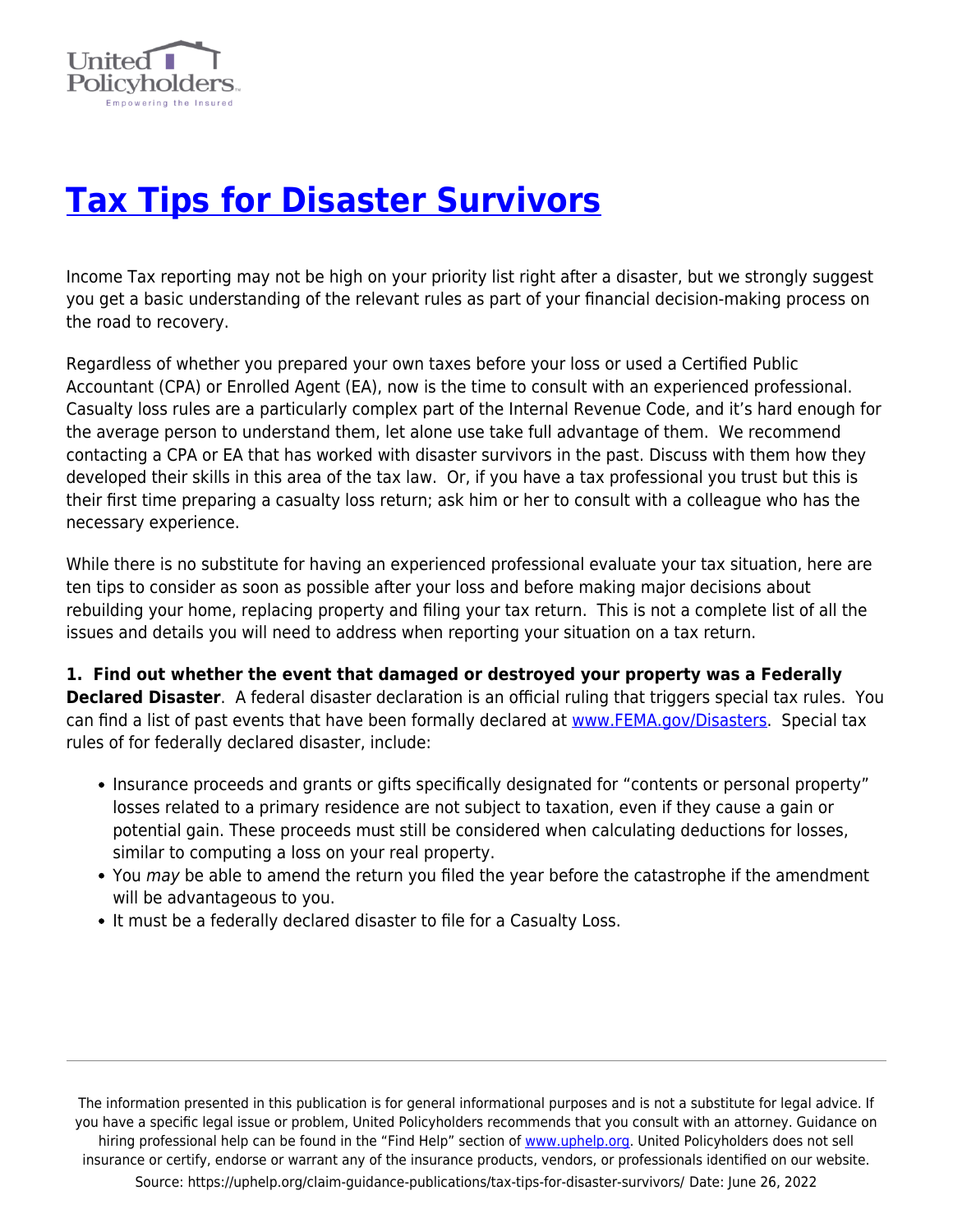

**2. Pictures are worth a thousand words. Pre-loss photos of your home and personal property are often your best source for documenting important details of your losses.** Ask friends, family and co-workers to share any pictures they may have from social events, meetings or holidays gatherings at your home. Post-loss photos of damaged and destroyed property are also extremely important. Take lots of pictures and detail shots before and during clean-up or debris removal. And make sure to take "before and after" photos of repairs, rebuilding, and/or restoration work.

**3. Document, document, document.** Create a system that works for you to copy, file, organize and keep track of all information related to:

a) The **cost basis** [\[1\]](#page-2-0) of all property that was damaged or destroyed in the disaster.

b) Your insurance claim(s). This includes your policy and all related documents, checks, invoices, correspondence, reports, and estimates. We recommend separating these items into the categories of your insurance policy; Dwelling, Contents, Other Structures, Vehicles, Additional Living Expenses, Trees/Shrubs/Landscaping, items "scheduled" in the insurance policy with specific coverage amounts.

**4. Consider setting up a separate checking account for disaster-related transactions.** As soon as possible, do your best to keep good records of all post-event expenses. These expenses can include invoices and receipts for temporary housing, extra gas (log of miles post-disaster and comparative miles pre-disaster) and food, debris removal, cleaning, emergency as well as permanent repairs, items you buy to replace damaged or destroyed items, counseling and medical and professional fees. This account would be different from a construction account your lender might set up to dole out insurance funds as repairs/rebuilding progress if you have an outstanding home loan.

**5. Do not rush to claim a loss on your past or current year's tax return before there is a "Closed Transaction" and a settled outcome.** You may not have received all the proceeds from insurance, government aid, or legal settlements and you may not have identified all of the damage so you will not know the true amount of your losses for a period of time.

**6. Keep an eye on that April 15 deadline. While you certainly can get extensions, there is no special "disaster survivor" exception to the usual deadline for filing annual tax returns.** It is imperative that you fulfill the normal tax return filing process. Whether your situation results in a deductible loss or a gain that you elect to defer, the tax calendar will demand your attention. Depending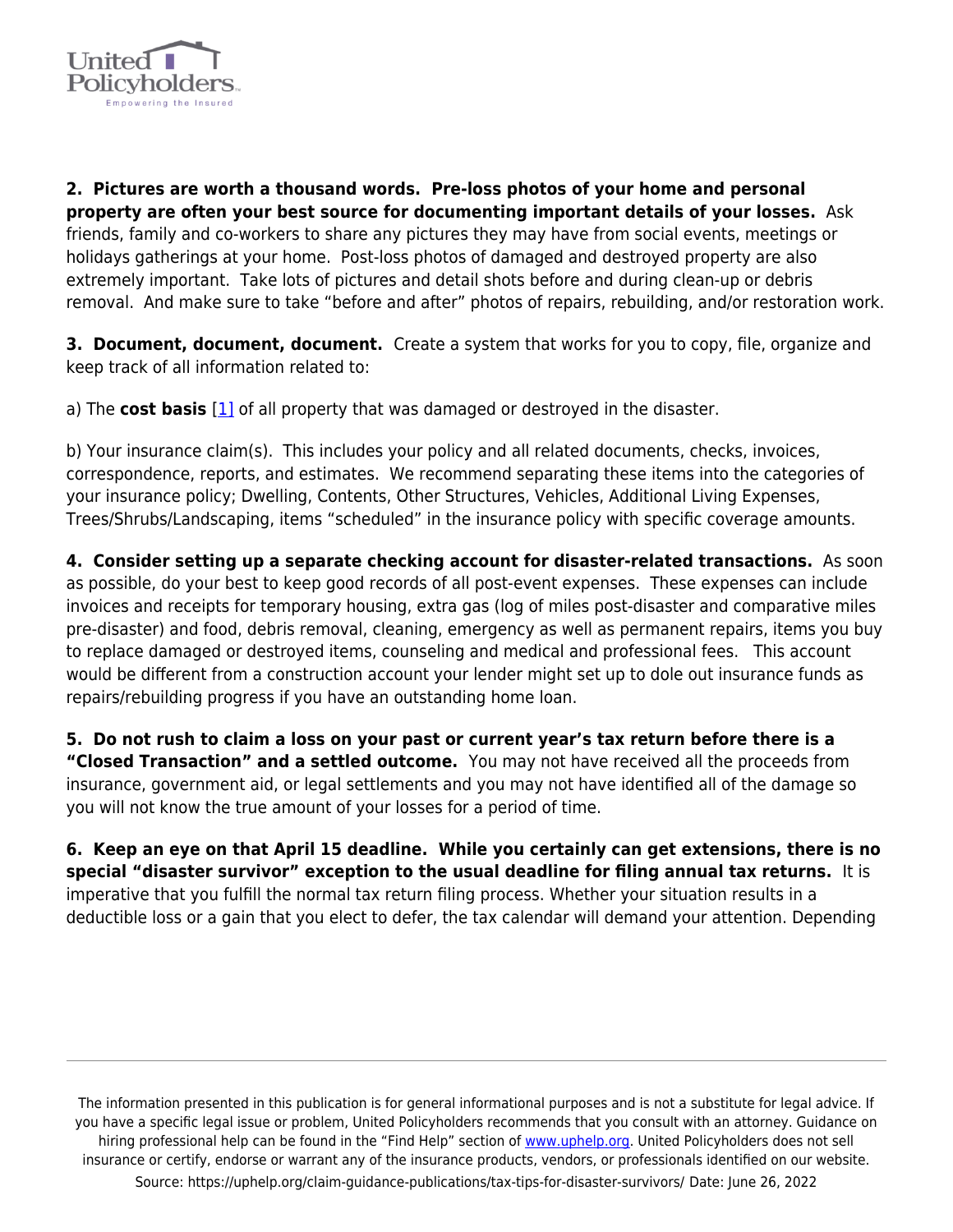

on your personal financial situation, you may elect to "note" that your gain or loss status is presently unknown. Wait until the year that the outcome is "settled" before you report a loss on your return.

**7. Professional appraisals of your home and valuables are very useful.** This is particularly true if you are underinsured and believe the amounts you will recover from your insurance will be less than the "cost basis" of your property. A qualified real estate appraiser can help you prove the pre and post-loss value of your home and help you make a decision on replacing it by buying elsewhere versus rebuilding. Appraisals of high value personal property items "just before" and "just after" the loss are also particularly helpful if you anticipate insurance shortfalls for those items.

**8. If a Government agency issues an "Order to Demolish" your property within 120 days of the event, that order will be relevant to your casualty loss computations.** The additional loss resulting from that order will be treated as if it were part of the original loss and not a separate event.

## **9. The IRS values a personal property/contents "casualty loss" using different methods/formulas than what most insurance companies use.** There are special rules and formulas used to determine the decrease in value that was caused by the casualty for tax purposes. Inventories prepared for insurance purposes can be used as a tool in determining a "casualty loss" for tax purposes, but the values do not translate dollar for dollar.

## **10. Business and investment property losses are treated somewhat differently for tax purposes than personal use primary real estate and personal property losses.** There are special IRS rules, restrictions and benefits that apply only to business and investment property disaster losses.

Survivors of past disasters and United Policyholders' staff and volunteers have worked with the Internal Revenue Service and Congress to improve our tax laws to help smooth, not impede, the road to the recovery. Take advantage of those efforts.

<span id="page-2-0"></span>[1] For more information on **cost basis** read the "real property" section of IRS Publication 551.